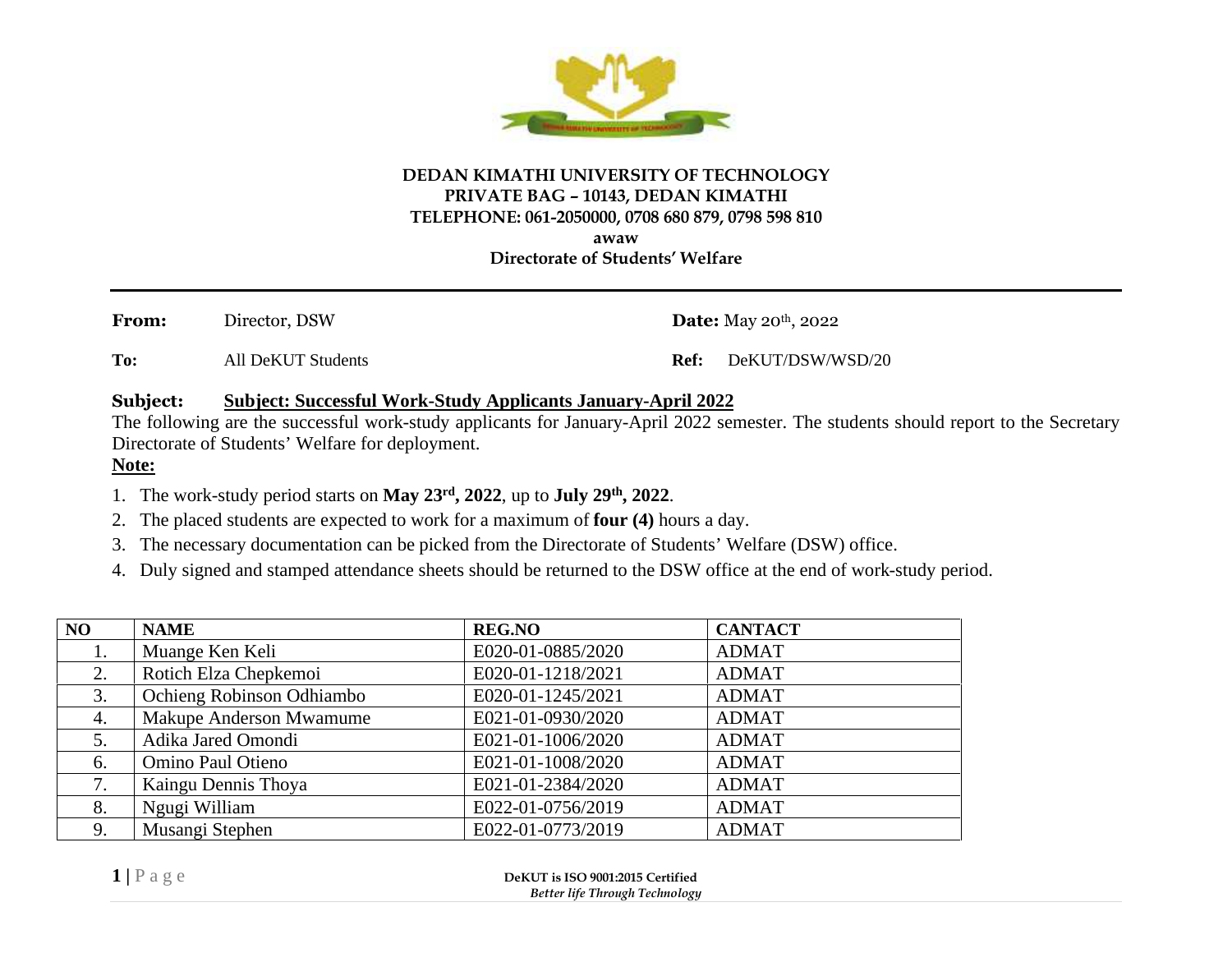| 10.                                                                          | Kimani Geofrey Theuri     | E022-01-0797/2019 | <b>ADMAT</b> |  |
|------------------------------------------------------------------------------|---------------------------|-------------------|--------------|--|
| 11.                                                                          | Muita Jackson Kariuki     | E021-01-0934/2020 | <b>ADMAT</b> |  |
| 12.                                                                          | Elizabeth Maundu Monthe   | E023-01-0849/2019 | <b>ADMAT</b> |  |
| 13.                                                                          | <b>Okoth Samson Oduor</b> | E023-01-0937/2016 | <b>ADMAT</b> |  |
| 14.                                                                          | Wanaswa Nashon Sikasa     | E023-01-1161/2020 | <b>ADMAT</b> |  |
| 15.                                                                          | Wangui Thomas Kimani      | E023-01-1444/2021 | <b>ADMAT</b> |  |
| 16.                                                                          | Mikuli Lewis Owino        | E023-01-1480/2021 | <b>ADMAT</b> |  |
| 17.                                                                          | Atuya Japheth Areba       | E023-01-2447/2020 | <b>ADMAT</b> |  |
| 18.                                                                          | Kipkirui Kennedy          | E023-0985/2012    | <b>ADMAT</b> |  |
| 19.                                                                          | Kipkoech Evans            | E024-01-1224/2020 | <b>ADMAT</b> |  |
| 20.                                                                          | Langat Kipruto Philip     | E024-01-1586/2021 | <b>ADMAT</b> |  |
| 21.                                                                          | Gideon Kipkemei           | E028-01-1019/2019 | <b>ADMAT</b> |  |
| 22.                                                                          | Kamau Francis Wamai       | E028-01-1020/2019 | <b>ADMAT</b> |  |
| 23.                                                                          | Muthee Isaac Kimathi      | E028-01-1272/2020 | <b>ADMAT</b> |  |
| 24.                                                                          | Ochieng Mercylne Akinyi   | E028-01-1302/2020 | <b>ADMAT</b> |  |
| 25.                                                                          | Odhiambo Shavan Ouma      | E028-01-1306/2020 | <b>ADMAT</b> |  |
| 26.                                                                          | Peter Joseph Mwenda       | E028-01-1607/2021 | <b>ADMAT</b> |  |
| 27.                                                                          | Kipngetich Dennis Langat  | E028-01-1612/2021 | <b>ADMAT</b> |  |
| 28.                                                                          | Muthoni George Kimani     | E028-01-2101/2021 | <b>ADMAT</b> |  |
| 29.                                                                          | Genga Ezekiel Otieno      | E028-01-2392/2020 | <b>ADMAT</b> |  |
| 30.                                                                          | Njeri David Muniu         | E029-01-1048/2019 | <b>ADMAT</b> |  |
| 31.                                                                          | Nafula Peter Nafula       | E029-01-1068/2019 | <b>ADMAT</b> |  |
| 32.                                                                          | Nafula Peter Wanyonyi     | E029-01-1068/2019 | <b>ADMAT</b> |  |
| 33.                                                                          | Kiplimo Gideon Kibor      | E029-01-1326/2020 | <b>ADMAT</b> |  |
| 34.                                                                          | Nickson Kiptoo Chepkwony  | E029-01-1327/2020 | <b>ADMAT</b> |  |
| 35.                                                                          | Noah Rotich Kiptanui      | E029-01-1333/2020 | <b>ADMAT</b> |  |
| 36.                                                                          | Ali Kipkoech Rono         | E029-01-1344/2020 | <b>ADMAT</b> |  |
| 37.                                                                          | Joseph Manda Makile       | E029-01-1656/2021 | <b>ADMAT</b> |  |
| 38.                                                                          | Mburu Moses Karanja       | E029-01-1678/2021 | <b>ADMAT</b> |  |
| 39.                                                                          | Mwangi Robinson Maina     | E029-01-1679/2021 | <b>ADMAT</b> |  |
| 40.                                                                          | Etila Samwel              | E029-01-2364/2020 | <b>ADMAT</b> |  |
| 41.                                                                          | Kabiru Patrick Gitau      | E029-01-2390/2019 | <b>ADMAT</b> |  |
| 2 Page<br>DeKUT is ISO 9001:2015 Certified<br>Better life Through Technology |                           |                   |              |  |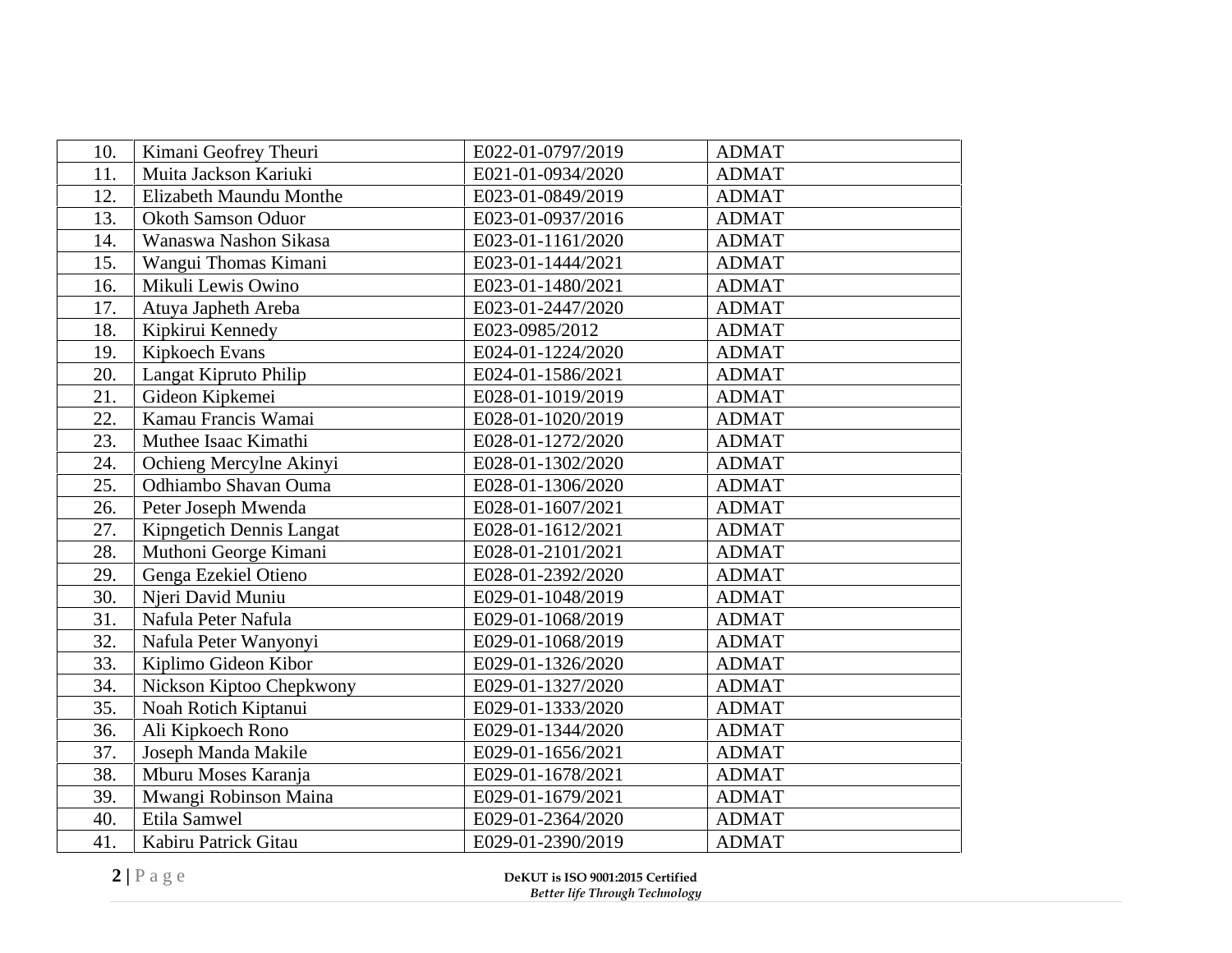| 42. | Mugweru Laurent Kibuchi                                                      | E031-01-2949/2021 | <b>ADMAT</b> |
|-----|------------------------------------------------------------------------------|-------------------|--------------|
| 43. | <b>Rotich Emmanuel Kiprono</b>                                               | E032-01-1530/2019 | <b>ADMAT</b> |
| 44. | Ojwando Vincent Otieno                                                       | E032-01-1551/2020 | <b>ADMAT</b> |
| 45. | Gathungu Isaac Irungu                                                        | E033-01-1096/2019 | <b>ADMAT</b> |
| 46. | Gitonga Brian Mutethia                                                       | E033-01-1371/2020 | <b>ADMAT</b> |
| 47. | Kimani Eric Njuguna                                                          | E033-01-1826/2021 | <b>ADMAT</b> |
| 48. | Ngeno Kelvin Kiprotich                                                       | E033-01-1840/2021 | <b>ADMAT</b> |
| 49. | <b>Leonard Kiplangat Bett</b>                                                | E033-01-1852/2021 | <b>ADMAT</b> |
| 50. | Ndung'u Mercy Njeri                                                          | E123-01-0092/2021 | <b>ADMAT</b> |
| 51. | Alexander Mutua Muema                                                        | B012-01-0807/2021 | Catering     |
| 52. | Samuel Wabwile Masika                                                        | B012-01-0881/2021 | Catering     |
| 53. | Musyoka Bonface Maingi                                                       | B012-01-0507/2020 | Catering     |
| 54. | Eliud Kinyua                                                                 | T185-01-0438/2021 | Chemistry    |
| 55. | Njoroge Nelius Njeri                                                         | S030-01-1570/2019 | Chemistry    |
| 56. | Chepkirui Cynthia                                                            | S030-01-1609/2019 | Chemistry    |
| 57. | Peter Ruth Nzilani                                                           | S030-01-1823/2020 | Chemistry    |
| 58. | Kiugu Dereva Samuel                                                          | S030-01-1826/2020 | Chemistry    |
| 59. | Makato Jackson Makau                                                         | S030-01-1830/2020 | Chemistry    |
| 60. | Gichana Joshua Gichana                                                       | S030-01-1855/2020 | Chemistry    |
| 61. | Ndolo Mbula                                                                  | S030-01-2137/2021 | Chemistry    |
| 62. | Macharia Gathu Simon                                                         | S030-01-2954/2021 | Chemistry    |
| 63. | Chepkemoi Ivy                                                                | S080-01-0263/2018 | Chemistry    |
| 64. | Owino Bob James Omondi                                                       | S080-01-1550/2020 | Chemistry    |
| 65. | Ndichu Anastacia Wangui                                                      | S080-01-1699/2019 | Chemistry    |
| 66. | Maritim Cornelius Kibet                                                      | S080-01-1715/2019 | Chemistry    |
| 67. | Tom Vivian Sheila                                                            | S080-01-1726/2019 | Chemistry    |
| 68. | Korir Victor Kikirui                                                         | S080-01-1909/2020 | Chemistry    |
| 69. | Dennis White Kizungu                                                         | S080-01-1936/2020 | Chemistry    |
| 70. | Odero Stephen odiambo                                                        | S080-01-1945/2020 | Chemistry    |
| 71. | Mutema Gidion Nyaga                                                          | S080-01-2122/2020 | Chemistry    |
| 72. | Maina Anthony Gacheru                                                        | S080-01-2186/2021 | Chemistry    |
| 73. | Sadik luvanda Mangala                                                        | S080-01-2247/2020 | Chemistry    |
|     | 3 Page<br>DeKUT is ISO 9001:2015 Certified<br>Better life Through Technology |                   |              |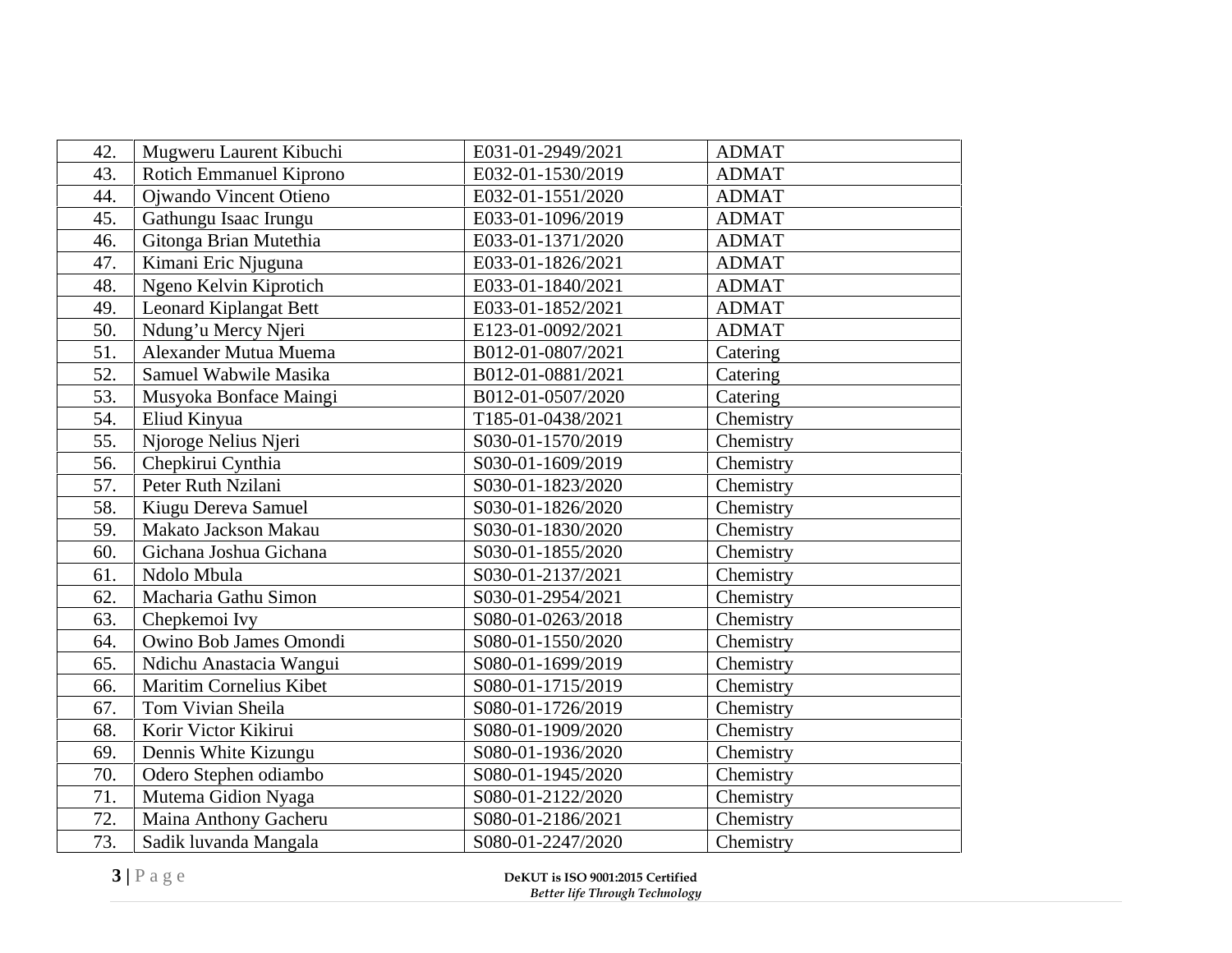| 74.                                                                             | <b>Brian Ochieng Otieno</b> | S080-01-2348/2019 | Chemistry    |
|---------------------------------------------------------------------------------|-----------------------------|-------------------|--------------|
| 75.                                                                             | Kago Alex Maina             | S081-01-1949/2020 | Chemistry    |
| 76.                                                                             | Mwangi Zachary Maina        | S081-01-1950/2020 | Chemistry    |
| 77.                                                                             | Mathew Gathii Gitahi        | S081-01-1952/2020 | Chemistry    |
| 78.                                                                             | Mwaniki Brian Murimi        | S081-01-1953/2020 | Chemistry    |
| 79.                                                                             | Collins Omondi Nyongesa     | S083-01-1984/2020 | Chemistry    |
| 80.                                                                             | Diana Kemunto               | S084-01-2055/2020 | Chemistry    |
| 81.                                                                             | Wangoko Samuel Giathi       | S084-01-2313/2021 | Chemistry    |
| 82.                                                                             | Mwangi Jane Nyambura        | B010-01-0165/2020 | Computer Lab |
| 83.                                                                             | Kinyanjui Ann Wangari       | B010-01-0272/2020 | Computer Lab |
| 84.                                                                             | Juma Mike Ouma              | B010-01-0306/2020 | Computer Lab |
| 85.                                                                             | Beavon Omariba Nyatigo      | B010-01-0311/2020 | Computer Lab |
| 86.                                                                             | Mwangi Jecinter Wanjiku     | B010-01-2288/2020 | Computer Lab |
| 87.                                                                             | Chengecha Eric Muiruri      | B010-01-2391/2020 | Computer Lab |
| 88.                                                                             | Peter mbugua Kamau          | B011-01-0315/2020 | Computer Lab |
| 89.                                                                             | Kamau Teresiah Wanjiku      | B011-01-0317/2019 | Computer Lab |
| 90.                                                                             | Mwaura Peter Mwangi         | B011-01-0327/2019 | Computer Lab |
| 91.                                                                             | Mwangi Linus Kiunjuri       | B011-01-0334/2020 | Computer Lab |
| 92.                                                                             | Mbugua Wanjiko Valary       | B011-01-0357/2020 | Computer Lab |
| 93.                                                                             | Keya Kelvin                 | B011-01-0388/2020 | Computer Lab |
| 94.                                                                             | Gor Stephen Otieno          | B011-01-0392/2020 | Computer Lab |
| 95.                                                                             | Tumpeen Peter Saitabau      | B011-01-0421/2017 | Computer Lab |
| 96.                                                                             | Savali Safari Matata        | B011-01-0424/2014 | Computer Lab |
| 97.                                                                             | Njire Warren Maina          | B011-01-1773/2019 | Computer Lab |
| 98.                                                                             | Mwiti Matrin Mugambi        | B012-01-0416/2019 | Computer Lab |
| 99.                                                                             | Wambui Peninah Njeri        | B012-01-0441/2020 | Computer Lab |
| 100.                                                                            | <b>Rotich Hillary</b>       | B012-01-0537/2020 | Computer Lab |
| 101.                                                                            | Kirathe Martha Muthoni      | B012-01-0748/2021 | Computer Lab |
| 102.                                                                            | Eudias Chemutai Kerich      | B012-01-0891/2020 | Computer Lab |
| 103.                                                                            | Ongoa Jared Moseti          | B010-01-0306/2019 | Computer Lab |
| 104.                                                                            | Nyakinda Brightone Okoth    | B010-01-0310/2019 | Computer Lab |
| 105.                                                                            | Derrick Njeru Mbogo         | B012-01-2442/2021 | Computer Lab |
| $4 P$ age<br>DeKUT is ISO 9001:2015 Certified<br>Better life Through Technology |                             |                   |              |
|                                                                                 |                             |                   |              |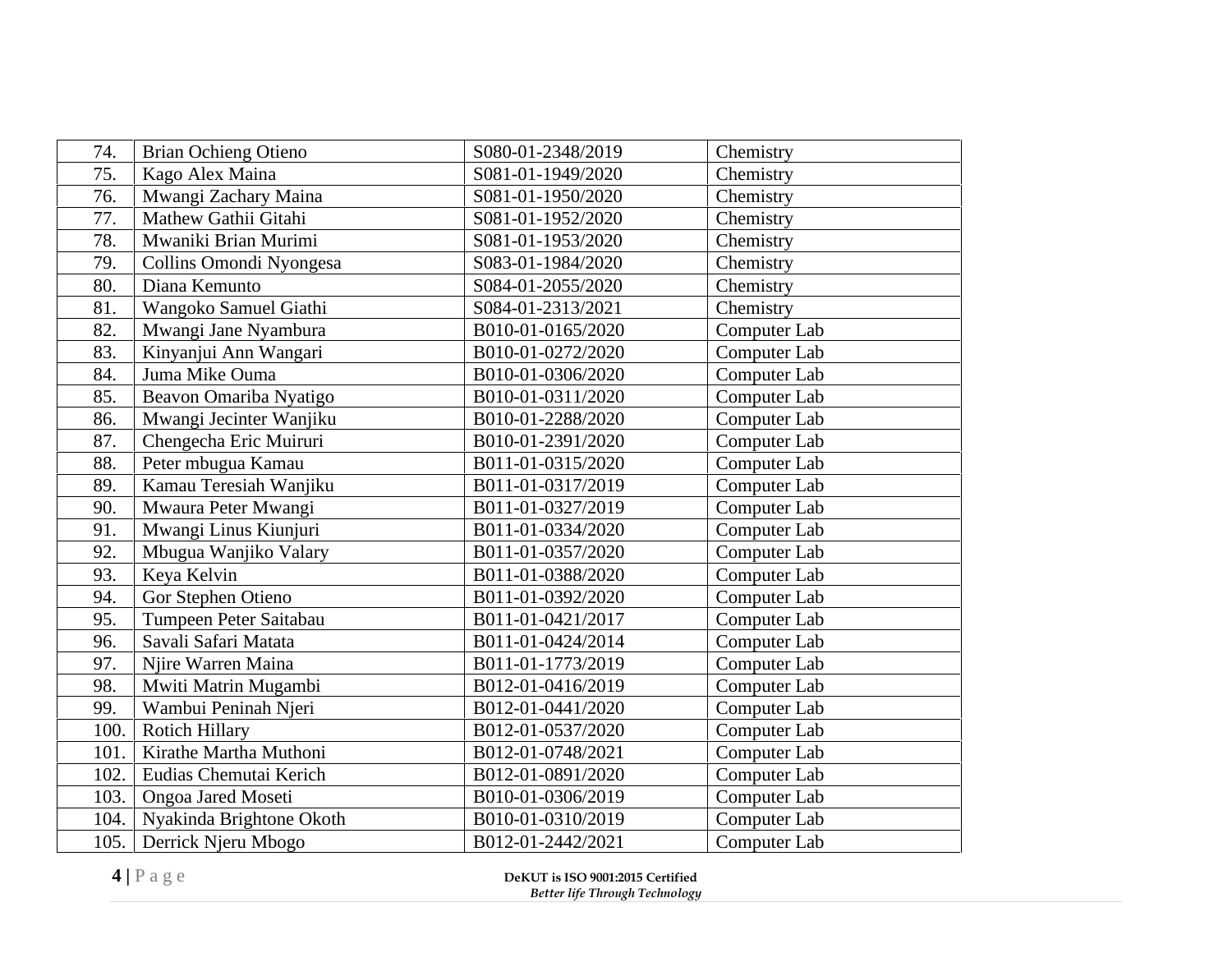| Mburu Levis Nyoike<br>106.         | C025-01-0168/2017                                                  | Computer Lab   |
|------------------------------------|--------------------------------------------------------------------|----------------|
| 107.<br>Toywa Timothy              | C026-01-0946/2021                                                  | Computer Lab   |
| Gumbo Nashon Oliver<br>108.        | C026-01-1037/2021                                                  | Computer Lab   |
| <b>Otieno Isack Newton</b><br>109. | C026-01-1349/2019                                                  | Computer Lab   |
| 110.<br>Kariuki Douglas Kingori    | C026-01-2180/2021                                                  | Computer Lab   |
| 111.<br>Mutayi Elijah Wanyama      | C027-01-1111/2017                                                  | Computer Lab   |
| 112.<br>Mathu Wambui Margaret      | B011-01-0333/2019                                                  | <b>DSW</b>     |
| Mwangi Jeremy Macharia<br>113.     | T056-01-2078/2020                                                  | <b>Estates</b> |
| Juma Duncan Juma<br>114.           | T056-01-2339/2021                                                  | <b>Estates</b> |
| Kilonzo Joel Kavoi<br>115.         | T056-01-2383/2021                                                  | <b>Estates</b> |
| Kimani Patrick Mburu<br>116.       | T056-01-2411/2020                                                  | <b>Estates</b> |
| 117.<br>Gichini Mary Nyambura      | T181-01-0060/2022                                                  | <b>Estates</b> |
| Wanjiru Charles Maina<br>118.      | T181-01-0178/2022                                                  | <b>Estates</b> |
| Kanyenze Maluki Ephraim<br>119.    | G082-01-1737/2019                                                  | Geology        |
| Otieno Ezekiel Molla<br>120.       | G082-01-1755/2019                                                  | Geology        |
| 121.<br>Gitau Anne Wanjiku         | G082-01-1967/2021                                                  | Geology        |
| Faith Waithera Wanjohi<br>122.     | F060-01-1566/2020                                                  | <b>IFBT</b>    |
| Njoroge Charles Kinyenge<br>123.   | F060-01-1573/2020                                                  | <b>IFBT</b>    |
| Syombua Sarah Nduku<br>124.        | F060-01-1585/2020                                                  | <b>IFBT</b>    |
| 125.<br>Molel Nelly Chelangat      | F060-01-1598/2020                                                  | <b>IFBT</b>    |
| Kebenei Winnie Chepkurui<br>126.   | F060-01-1614/2020                                                  | <b>IFBT</b>    |
| Luusa Miriam Mbithe<br>127.        | N001-01-1788/2019                                                  | <b>ITOHM</b>   |
| Gitonga Jane Wangui<br>128.        | N001-01-2411/2021                                                  | <b>ITOHM</b>   |
| Kirigo Nancy Wangui<br>129.        | T182-01-2692/2021                                                  | <b>ITPS</b>    |
| Otieno Jane Akinyi<br>130.         | B010-01-0600/2021                                                  | Library        |
| 131.<br>Nderi Lucy Wanja           | B010-01-0608/2021                                                  | Library        |
| 132.<br>Njogu Ann Wanjiku          | B010-01-2592/2021                                                  | Library        |
| Maina Kenneth Gathiani<br>133.     | B010-01-2755/2021                                                  | Library        |
| 134.<br>Odhiambo Pauline Achieng   | B011-01-0741/2021                                                  | Library        |
| Ojwang Owino Brian<br>135.         | B012-01-0893/2021                                                  | Library        |
| Ronald Kipkemoi<br>136.            | H151-01-2301/2020                                                  | Nursing        |
| Reuben David Mwanzia<br>137.       | H151-01-2752/2021                                                  | Nursing        |
| 5 Page                             | DeKUT is ISO 9001:2015 Certified<br>Better life Through Technology |                |